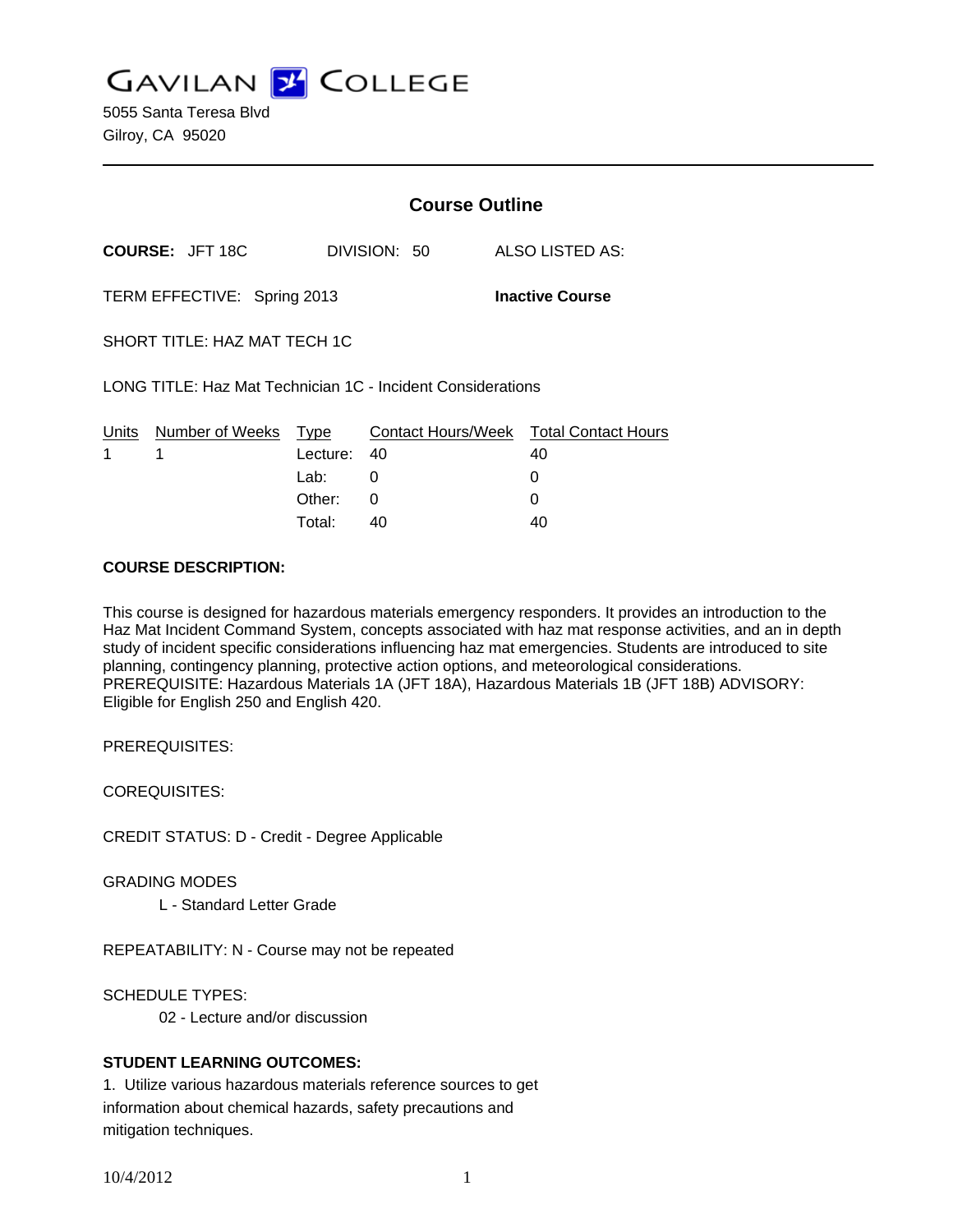2. Recognize protective action concepts, with an emphasis on evacuation and shelter-in-place.

3. Identify the types and levels of chemical protective clothing, describe the protection provided by each, and describe how to elect the proper clothing for specific hazardous materials.

4. Recognize basic ICS concepts as they apply to hazardous materials incidents, the structure of the ICS organization and standard ICS forms and terminology.

5. Identify the duties and responsibilities of the positions within the Haz Mat ICS organization.

6. Identify the three control zones to be established at a hazardous materials incident.

7. Develop a Site Safety Plan and identify the key points that should be made in a safety briefing prior to entry.

8. Identify various non-bulk and intermediate bulk packaging, the types of material they contain, basic design and construction features, and some of the marking requirements.

9. Describe types, construction features, markings, fittings, materials transported, and techniques for handling incidents involving intermadal tank containers, highway tankers, rail cars, maritime vessels and aircraft.

10. Describe how to mitigate pipeline incidents.

11. Identify some of the hazardous chemicals used in illegal drug manufacturing operations, warning signs indicating the presence of a drug lab, and appropriate safety and tactical considerations to take at the scene of a clandestine drug lab.

12. Identify storage tanks found at fixed facilities, the types of materials they may contain, the types of damage they could incur, and how to manage an incident at a fixed facility.

13. Recognize some of the laws and regulations pertaining to hazardous materials, potential areas of liability in handling haz mat incidents, and guidelines to minimize

liability.

14. Identify some of the key components of a hazardous materials area plan.

15. Identify the components of an effective incident termination.

# **CONTENT, STUDENT PERFORMANCE OBJECTIVES, OUT-OF-CLASS ASSIGNMENTS**

Inactive Course: 09/24/2012 1 WK 40 HRS Emphasis of this course is on how to manage a hazardous materials incident and the consideration applicable to various types of incidents. It takes response personnel through the entire process including researching hazardous materials data, initiating protective actions, choosing chemical protective clothing, implementing the Incident Command System, and terminating the incident. It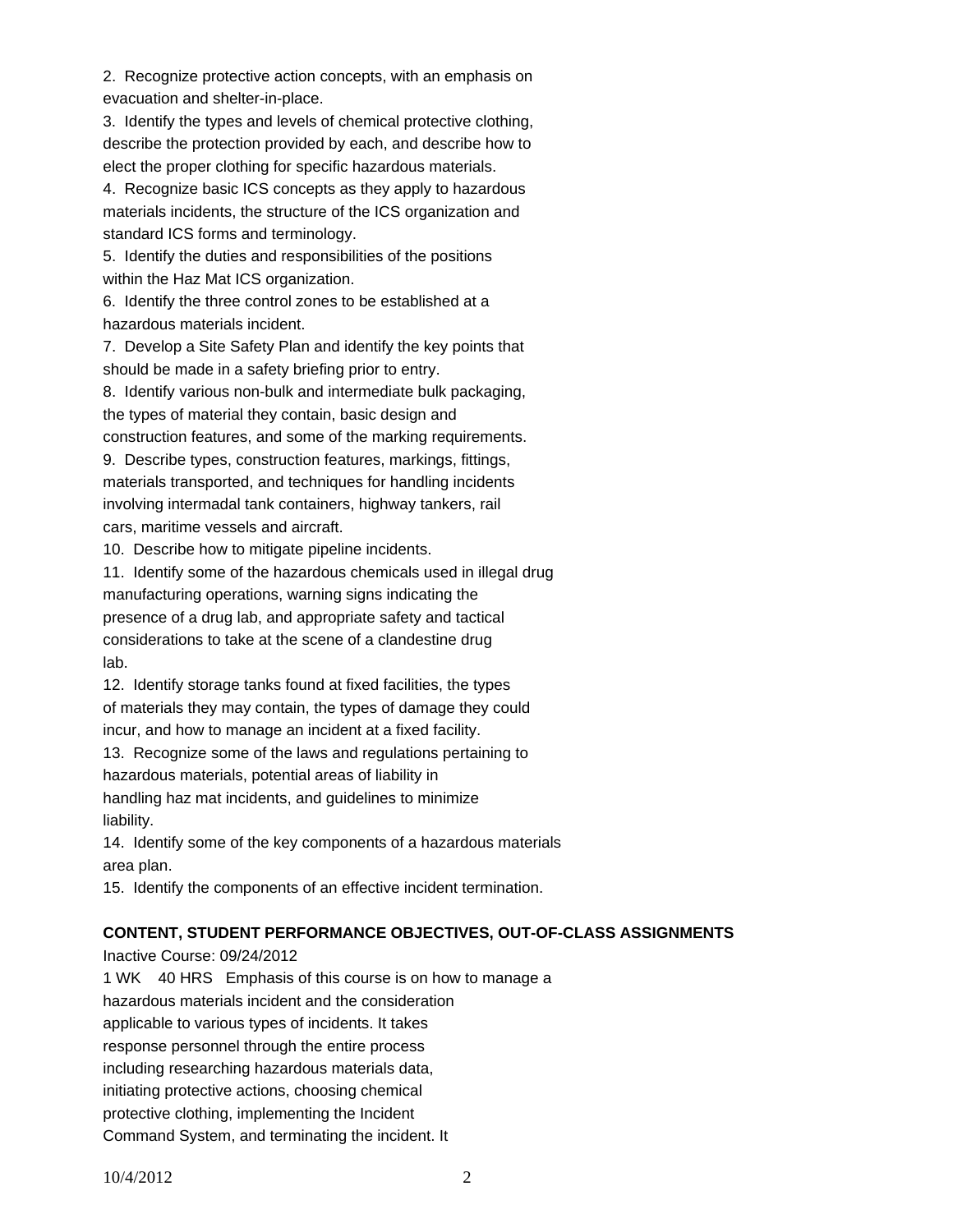provides an overview of specific types of incidents, containers, chemical transport vehicles and mechanisms, and applicable laws and regulations. Regular assignments will be made for out-of-class study and research. Student will be required to do selected readings, writing and test preparation homework.

Lecture, discussion and demonstrations will serve as the medium of instruction. Audio-visual aids will be utilized as they facilitate meaningful instruction. Individual guidance will be provided as required.

## **REPRESENTATIVE TEXTBOOKS:**

Required: ^uHazardous Materials 1C - Incident Considerations^s ^uManual^s ^uHazardous Materials 1C - Incident Considerations^s ^uWorkbook^s Reading level determined to be: 12th + grade level

## **ARTICULATION and CERTIFICATE INFORMATION**

 Transferable CSU, effective 199870 UC TRANSFER: Not Transferable Associate Degree: CSU GE: IGETC: CSU TRANSFER:

#### **SUPPLEMENTAL DATA:**

Basic Skills: N Classification: I Noncredit Category: Y Cooperative Education: Program Status: 1 Program Applicable Special Class Status: N CAN: CAN Sequence: CSU Crosswalk Course Department: JFT CSU Crosswalk Course Number: 18C Prior to College Level: Y Non Credit Enhanced Funding: N Funding Agency Code: Y In-Service: Y Occupational Course: C Maximum Hours: Minimum Hours: